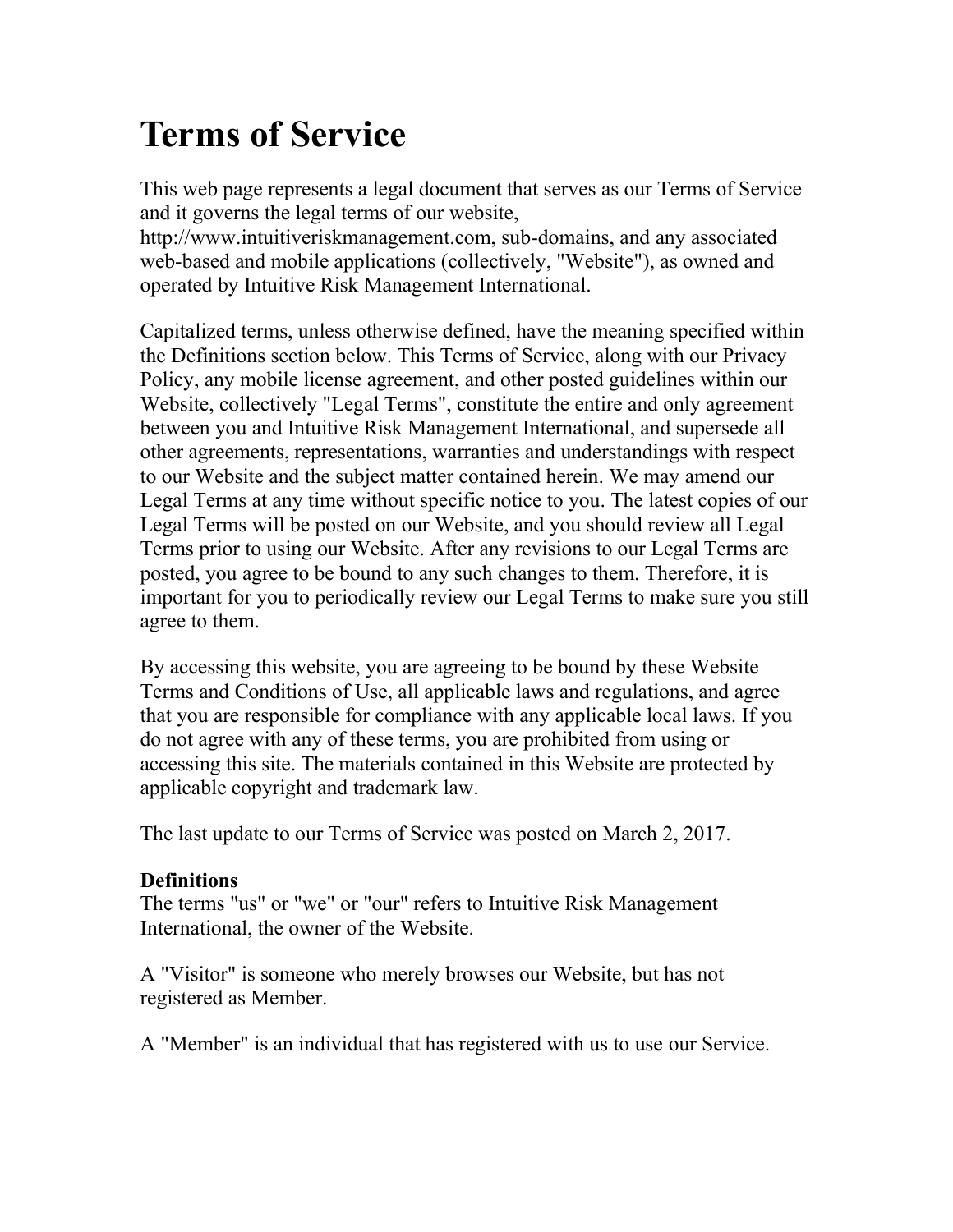Our "Service" represents the collective functionality and features as offered through our Website to our Members.

A "User" is a collective identifier that refers to either a Visitor or a Member.

All text, information, graphics, audio, video, and data offered through our Website are collectively known as our "Content".

# **Use License**

- a. Permission is granted to temporarily download one copy of the materials (information or software) on Intuitive Risk Management International's Website for personal, non-commercial transitory viewing only. This is the grant of a license, not a transfer of title, and under this license you may not:
	- i. modify or copy the materials;
	- ii. use the materials for any commercial purpose, or for any public display (commercial or non-commercial);
	- iii. attempt to decompile or reverse engineer any software contained on Intuitive Risk Management International's website;
	- iv. remove any copyright or other proprietary notations from the materials; or
	- v. transfer the materials to another person or "mirror" the materials on any other server.
- b. This license shall automatically terminate if you violate any of these restrictions and may be terminated by Intuitive Risk Management International at any time. Upon terminating your viewing of these materials or upon the termination of this license, you must destroy any downloaded materials in your possession whether in electronic or printed format.

# **Restricted Uses**

Listing of offered products on the Website could be used only for lawful purposes by Users of the Website. You could not frame or utilize framing techniques to enclose any hallmark, logo, copyrighted image, or most proprietary details (consisting of images, text, page layout, or type) of Intuitive Risk Management International without express composed consent. You might not use any meta tags or any various other "unseen text" utilizing Intuitive Risk Management International's name or trademarks without the express written consent of Intuitive Risk Management International. You agree not to offer or modify any content found on the Website consisting of, however not limited to, names of Users and Content, or to recreate, display, openly perform, distribute,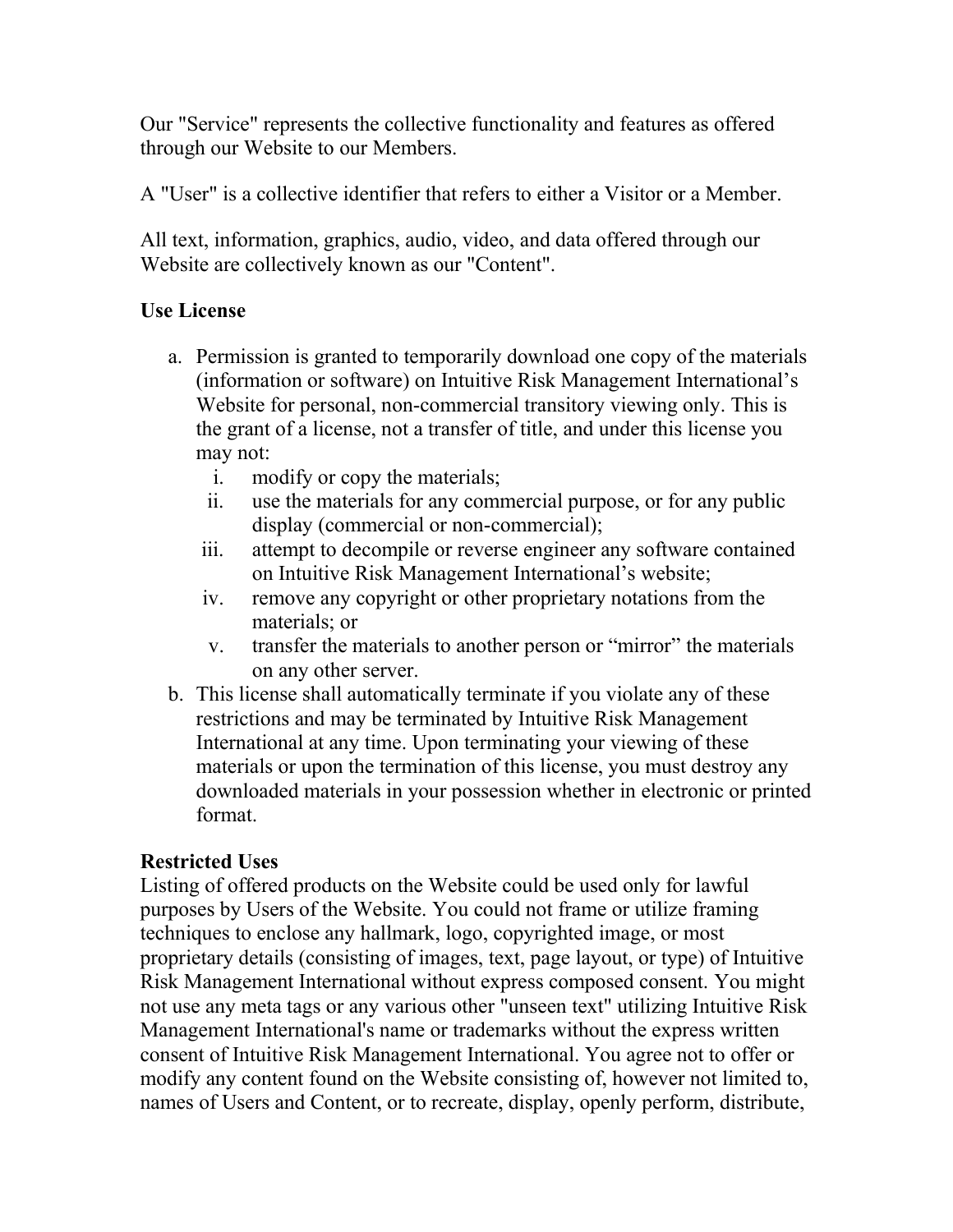or otherwise make use of the Material, in any way for any public function, in connection with services or products that are not those of Intuitive Risk Management International, in other way that is likely to trigger confusion among consumers, that disparages or challenges Intuitive Risk Management International or its licensors, that dilutes the strength of Intuitive Risk Management International's or its licensor's residential property, or that otherwise infringes Intuitive Risk Management International's or its licensor's copyright rights. You also agree to abstain from abusing any of the material that appears on the Site. The use of the Material on any other website or in a networked computer system environment for any purpose is prohibited. Any code that Intuitive Risk Management International develops to generate or show any Material of the pages making up the Website is likewise secured by Intuitive Risk Management International's copyright, and you may not copy or adjust such code.

Intuitive Risk Management International has no duty to keep track of any products published, transferred, or connected to or with the Site. If you think that something on the Website breaches these Terms please contact our marked representative as set forth below.

If alerted by a User of any products which allegedly do not conform to these Terms, Intuitive Risk Management International could in its single discernment explore the allegation and figure out whether to take other actions or ask for the removal or get rid of the Content. Intuitive Risk Management International has no liability or duty to Individuals for efficiency or nonperformance of such activities.

#### **Electronic Communication**

You are connecting with us electronically when you go to the Website or send out emails to us. You consent to get interactions from us online. We will connect with you by email or by uploading notifications on the Site. You concur that all contracts notifications, disclosure, and various other communications that we provide to you digitally please any legal requirements that such communications be in writing.

#### **Your Account**

If you utilize the Website, you are accountable for maintaining the confidentiality of your account and password and you accept responsibility for all activities that happen under your account and password. You also accept not to reveal any personally identifiable information, consisting of, however not limited to, first and last names, credentials, or various other details of a personal nature ("Personal Data") from the Site. Your disclosure of any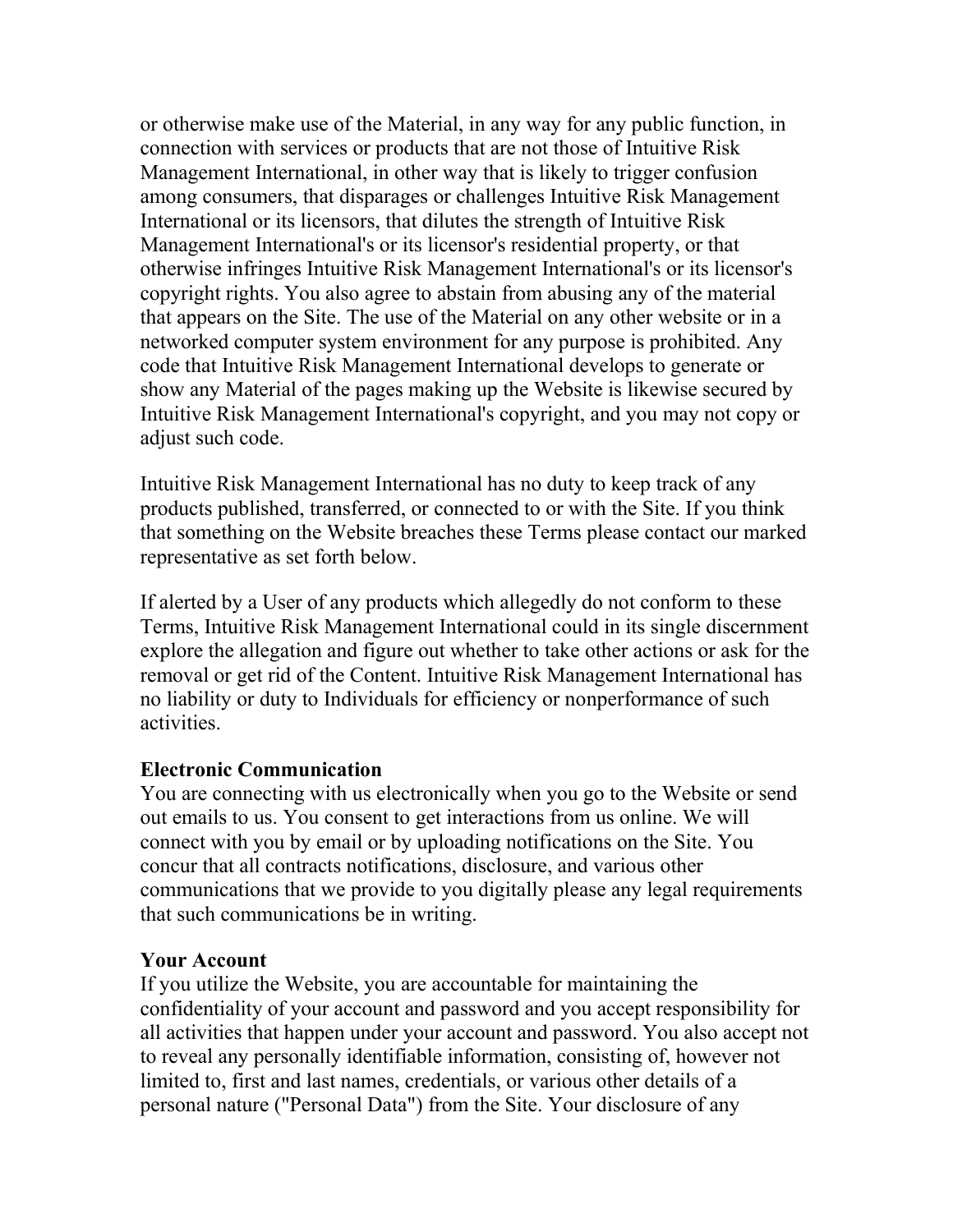Personal Data on the website might result in the immediate termination of your account. Intuitive Risk Management International additionally reserves the right to refuse service, terminate accounts, and remove or edit Content at its sole discernment.

Intuitive Risk Management International does not guarantee the truthfulness, precision, or dependability of Content on the site, consisting of Personal Data. Each Individual is accountable for upgrading and changing any pertinent account info when essential to preserve the truthfulness, precision, or reliability of the details.

#### **Reviews, Comments, and Other Material**

Registered Users of the Website might post evaluations and remarks of a product and services purchased by means of the Website, so long as the Material is not unlawful, profane, threatening, defamatory, an invasive of privacy, infringing of intellectual property rights, or otherwise injurious to third parties or objectionable and does not include industrial solicitation, mass mailings, or any type of "spam." You may not use another User's account to impersonate a User or entity, or otherwise deceive as to the origin of the opinions. Intuitive Risk Management International reserves the right (however is not bound) to eliminate or modify such Material, but does not regularly examine posted Material.

If you post an evaluation or send comments, and unless Intuitive Risk Management International suggests otherwise, you grant Intuitive Risk Management International a nonexclusive, royalty-free, permanent, irrevocable, and completely sublicensable right to utilize, recreate, modify, adjust, release, equate, create derivative works from, distribute, and screen such content throughout the world, in any media. You grant Intuitive Risk Management International and sublicenses the right to utilize your name in connection with such Material, if they choose. You represent and require that You own or otherwise control all the rights to the content that You post; that the content is accurate; that use of the content You supply does not violate this policy and will not trigger injury to anyone or entity; which You will indemnify Intuitive Risk Management International for all claims resulting from Content You supply. Intuitive Risk Management International has the right but not the commitment to edit and keep track of or eliminate any task or Material. Intuitive Risk Management International takes no duty and assumes no liability for any content published by You or any 3rd party.

## **Legal Compliance**

You agree to comply with all applicable domestic and international laws,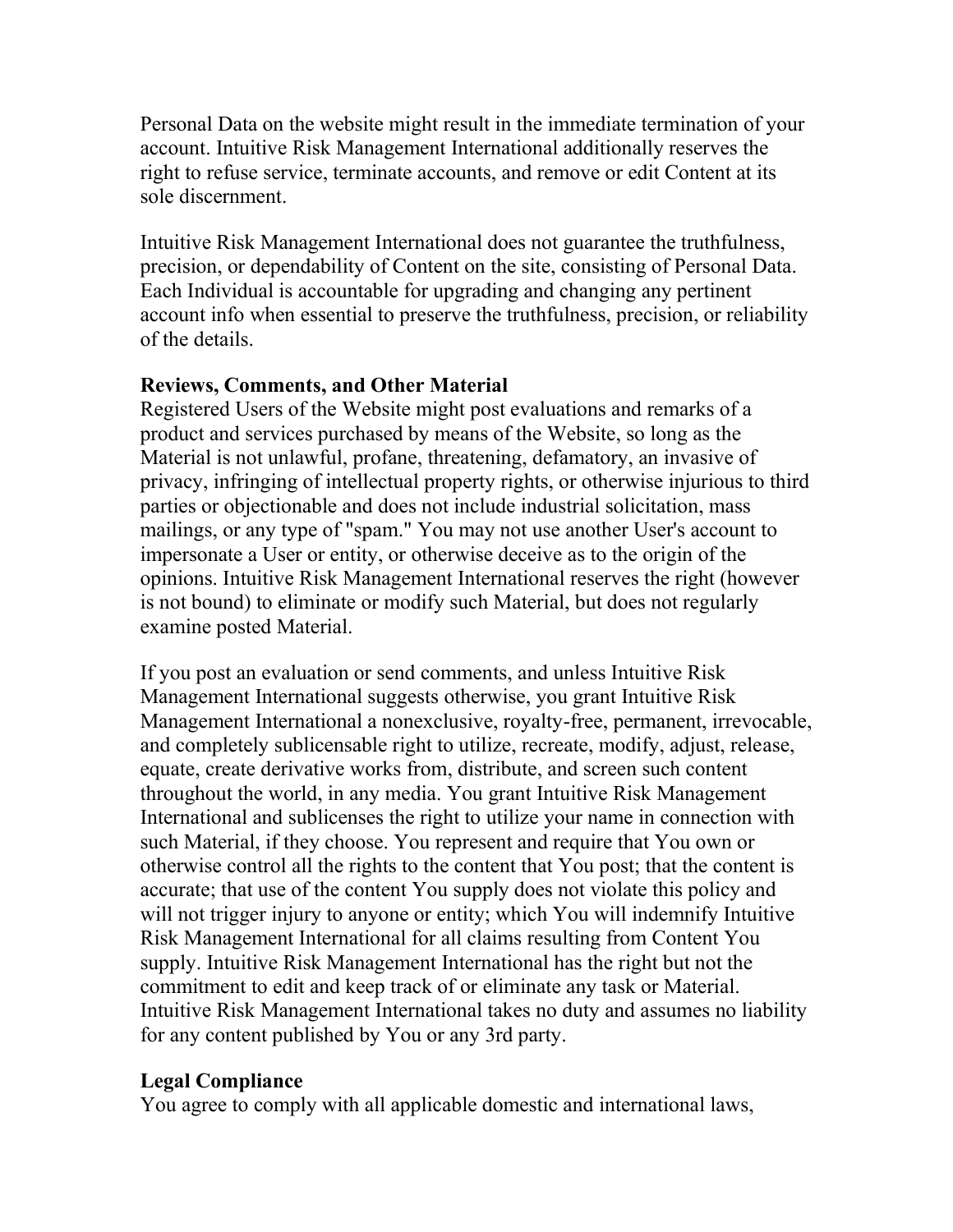statutes, ordinances, and regulations regarding your use of our Website. Intuitive Risk Management International reserves the right to investigate complaints or reported violations of our Legal Terms and to take any action we deem appropriate, including but not limited to canceling your Member account, reporting any suspected unlawful activity to law enforcement officials, regulators, or other third parties and disclosing any information necessary or appropriate to such persons or entities relating to your profile, email addresses, usage history, posted materials, IP addresses and traffic information, as allowed under our Privacy Policy.

#### **Intellectual Property**

Our Website may contain our service marks or trademarks as well as those of our affiliates or other companies, in the form of words, graphics, and logos. Your use of our Website does not constitute any right or license for you to use such service marks/trademarks, without the prior written permission of the corresponding service mark/trademark owner. Our Website is also protected under international copyright laws. The copying, redistribution, use or publication by you of any portion of our Website is strictly prohibited. Your use of our Website does not grant you ownership rights of any kind in our Website.

#### **Revisions and Errata**

The materials appearing on Intuitive Risk Management International's Website could include technical, typographical, or photographic errors. Intuitive Risk Management International does not warrant that any of the materials on its Website are accurate, complete, or current. Intuitive Risk Management International may make changes to the materials contained on its Website at any time without notice. Intuitive Risk Management International does not, however, make any commitment to update the materials.

#### **Disclaimer**

The materials on **Intuitive Risk Management International**'s Website are provided "as is" **Intuitive Risk Management International** makes no warranties, expressed or implied, and hereby disclaims and negates all other warranties, including without limitation, implied warranties or conditions of merchantability, fitness for a particular purpose, or non-infringement of intellectual property or other violation of rights. Furthermore, **Intuitive Risk Management International** does not warrant or make any representations concerning the accuracy, likely results, or reliability of the use of the materials on its Internet Website or otherwise relating to such materials or on any sites linked to this site. The Website serves as a venue for Individuals to purchase distinct service or products. Neither Intuitive Risk Management International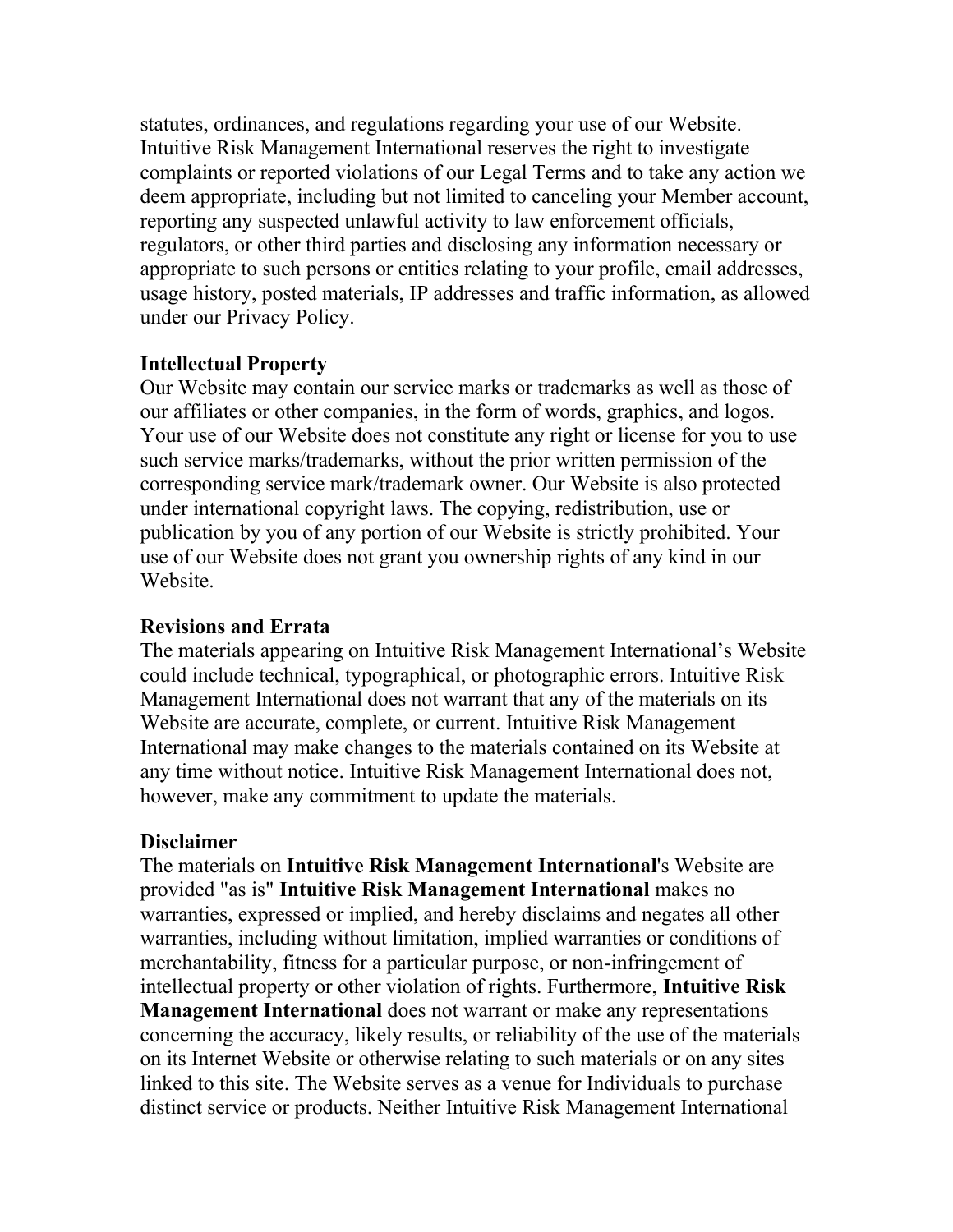nor the Website has control over the quality or fitness for a particular function of a product. Intuitive Risk Management International likewise has no control over the accuracy, reliability, completeness, or timeliness of the User-submitted details and makes no representations or warranties about any info on the Site.

THE WEBSITE AND ALL DETAILS, CONTENT, MATERIALS, PRODUCTS (INCLUDING SOFTWARE APPLICATION) AND SERVICES LISTED ON OR OTHERWISE MADE AVAILABLE TO YOU THROUGH THIS WEBSITE ARE PROVIDED BY Intuitive Risk Management International ON AN "AS IS" AND "AS AVAILABLE" BASIS, UNLESS OTHERWISE SPECIFIED IN WRITING. Intuitive Risk Management International MAKES NO REPRESENTATIONS OR WARRANTIES OF ANY KIND, EXPRESS OR IMPLIED, ABOUT THE OPERATION OF THIS Website OR THE INFO, MATERIALS, PRODUCTS (INCLUDING SOFTWARE) OR SERVICES LISTED ON OR OTHERWISE MADE AVAILABLE TO YOU THROUGH THIS SITE, UNLESS OTHERWISE POINTED OUT IN WRITING. YOU EXPRESSLY AGREE THAT YOUR USE OF THIS WEBSITE IS AT YOUR OWN RISK.

TO THE COMPLETE EXTENT PERMISSIBLE BY APPLICABLE LAW, Intuitive Risk Management International DISCLAIMS ALL WARRANTIES, EXPRESS OR IMPLIED, INCLUDING, BUT NOT LIMITED TO, IMPLIED WARRANTIES OF MERCHANTABILITY AND PHYSICAL FITNESS FOR A PARTICULAR PURPOSE. Intuitive Risk Management International DOES NOT WARRANT THAT THIS WEBSITE; DETAILS, CONTENT, MATERIALS, PRODUCTS (INCLUDING SOFTWARE APPLICATION) OR SERVICES CONSISTED OF ON OR OTHERWISE MADE AVAILABLE TO YOU THROUGH THE SITE; ITS SERVERS; OR EMAIL SENT FROM Intuitive Risk Management International ARE WITHOUT VIRUSES OR OTHER HARMFUL ELEMENTS. Intuitive Risk Management International WILL NOT BE LIABLE FOR ANY DAMAGES OF ANY KIND ARISING FROM THE USE OF THE WEBSITE OR FROM ANY DETAILS, CONTENT, MATERIALS, PRODUCTS (INCLUDING SOFTWARE APPLICATION) OR SERVICES LISTED ON OR OTHERWISE MADE AVAILABLE TO YOU WITH THIS SITE, INCLUDING, BUT NOT LIMITED TO DIRECT, INDIRECT, INCIDENTAL, PUNITIVE, AND CONSEQUENTIAL DAMAGES, UNLESS OTHERWISE POINTED OUT IN WRITING. UNDER NO SCENARIO SHALL Intuitive Risk Management International'S LIABILITY DEVELOPING FROM OR IN CONNECTION WITH THE WEBSITE OR YOUR USE OF THE WEBSITE, DESPITE THE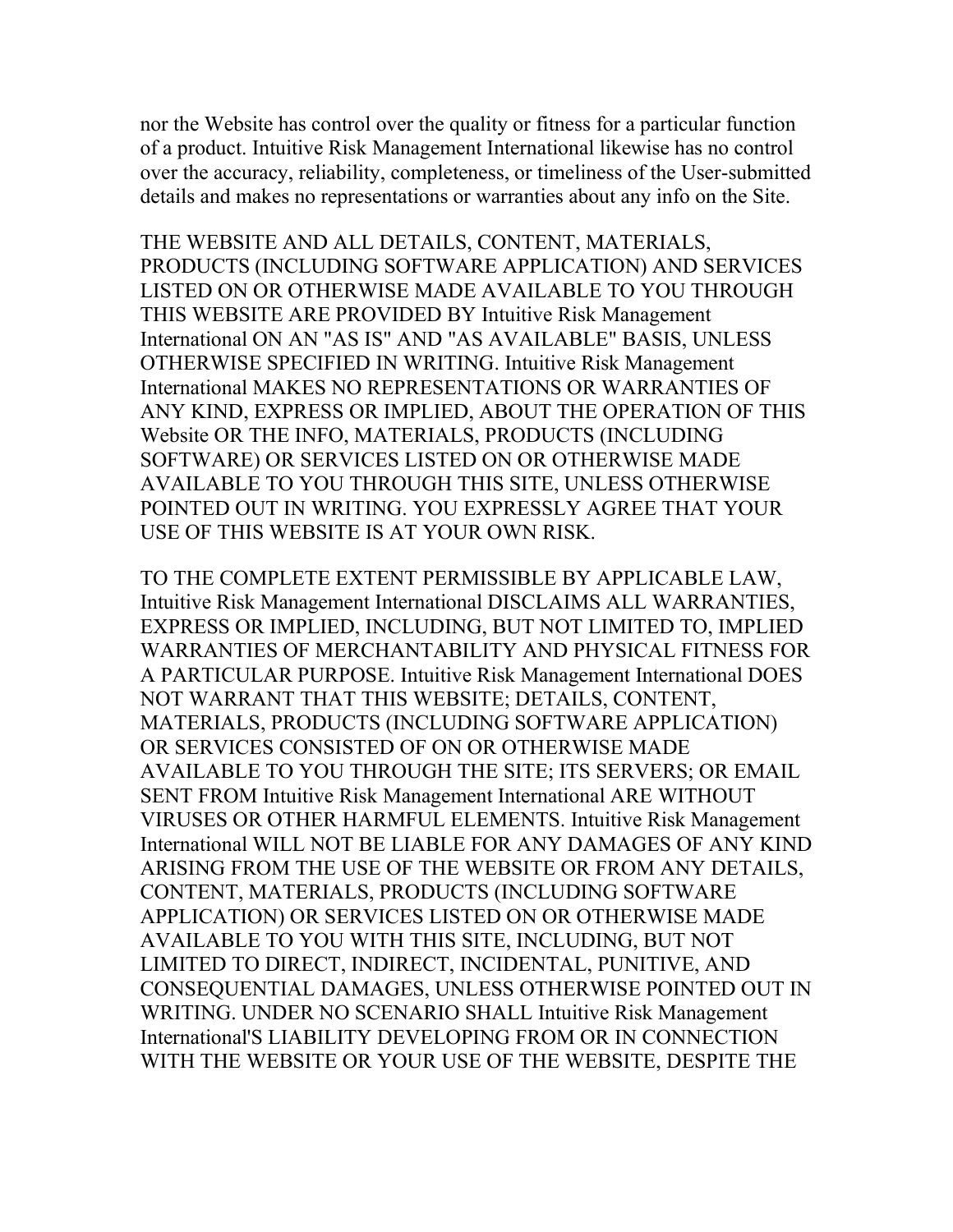## REASON FOR ACTION (WHETHER IN AGREEMENT, TORT, BREACH OF SERVICE WARRANTY OR OTHERWISE), GO BEYOND \$100.

# **Links to Other Websites**

Our Website may contain links to third party websites. These links are provided solely as a convenience to you. By linking to these websites, we do not create or have an affiliation with, or sponsor such third party websites. The inclusion of links within our Website does not constitute any endorsement, guarantee, warranty, or recommendation of such third party websites. Intuitive Risk Management International has no control over the legal documents and privacy practices of third party websites; as such, you access any such third party websites at your own risk.

## **Site Terms of Service Modifications**

Intuitive Risk Management International may revise these Terms of Service for its Website at any time without notice. By using this Website you are agreeing to be bound by the then current version of these Terms and Conditions of Use.

## **Governing Law**

Any claim relating to Intuitive Risk Management International's Website shall be governed by the laws of Ohio without regard to its conflict of law provisions, and You consent to exclusive jurisdiction and venue in such courts.

## **Indemnity**

You accept defend, indemnify, and hold safe Intuitive Risk Management International, its affiliates, and their corresponding officers, directors, agents and workers, from and against any claims, actions or demands, including without limitation affordable legal, accounting, and other provider charges, affirming or resulting from (i) any Content of most material You offer to the Site, (ii) Your use of any Content, or (iii) Your breach of the terms of these Terms. Intuitive Risk Management International will provide notice to You promptly of any such claim, match, or case.

# **General Terms**

Our Legal Terms shall be treated as though it were executed and performed in Ohio, United States and shall be governed by and construed in accordance with the laws of Ohio, United States without regard to conflict of law principles. In addition, you agree to submit to the personal jurisdiction and venue of such courts. Any cause of action by you with respect to our Website, must be instituted within one (1) year after the cause of action arose or be forever waived and barred. Should any part of our Legal Terms be held invalid or unenforceable, that portion shall be construed consistent with applicable law